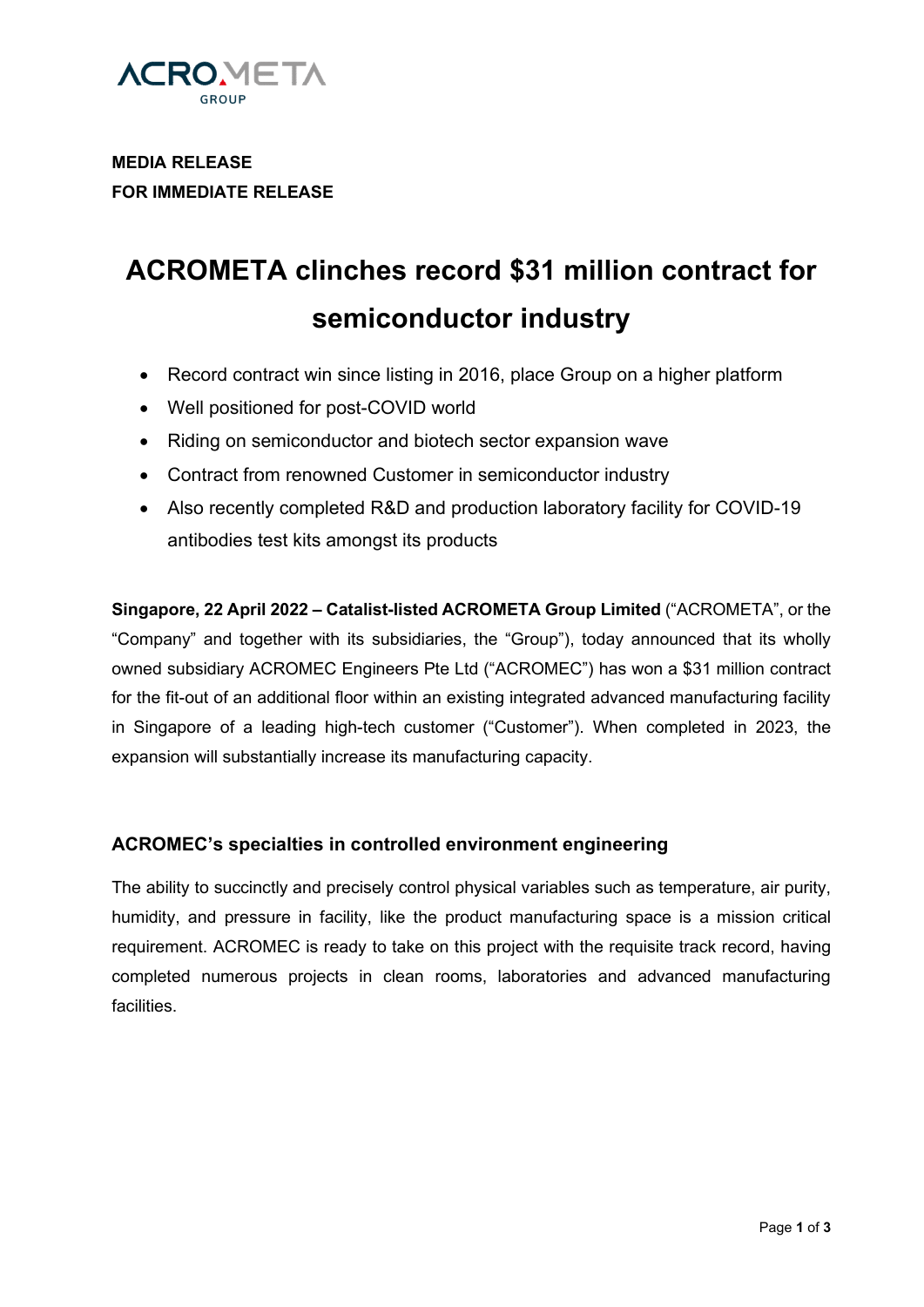

## **Completion of previously announced project for Nasdaq-listed Genscript Biotech Corp's Singapore R&D and manufacturing facility**

ACROMEC'S strong track record is also seen having, earlier on, successfully completed the prestigious contract for the design and construction of Genscript's R&D and production laboratory facilities where they are used for the manufacture of the first-in-world C-Pass Serological Test Kit by the Duke University-NUS Medical School collaboration. C-Pass is a game-changing blood testing kit that determine a person's level of immunity against COVID-19 after vaccination.

### **Strong outlook for ACROMETA's controlled environment engineering business**

**ACROMETA Co-Founder, Chairman and CEO Lim Say Chin** is heartened by the sizeable contract win. It reflects well on the high level of confidence that our Customer has on us. He said, "We are optimistic on the growth of our controlled environment business. *Our business is well positioned for the Post-COVID world. We are having more customers investing in building*  facilities again for the future, both to prepare for the next pandemic and to prepare for *technological growth. Indeed, we see activities building up in the biotechnology and semiconductor sectors, and we are glad to serve this space."*

The contract is expected to commence soon and will materially contribute positively to the earnings per share and net tangible assets per share of the Group for the financial year ending 30 September 2022.